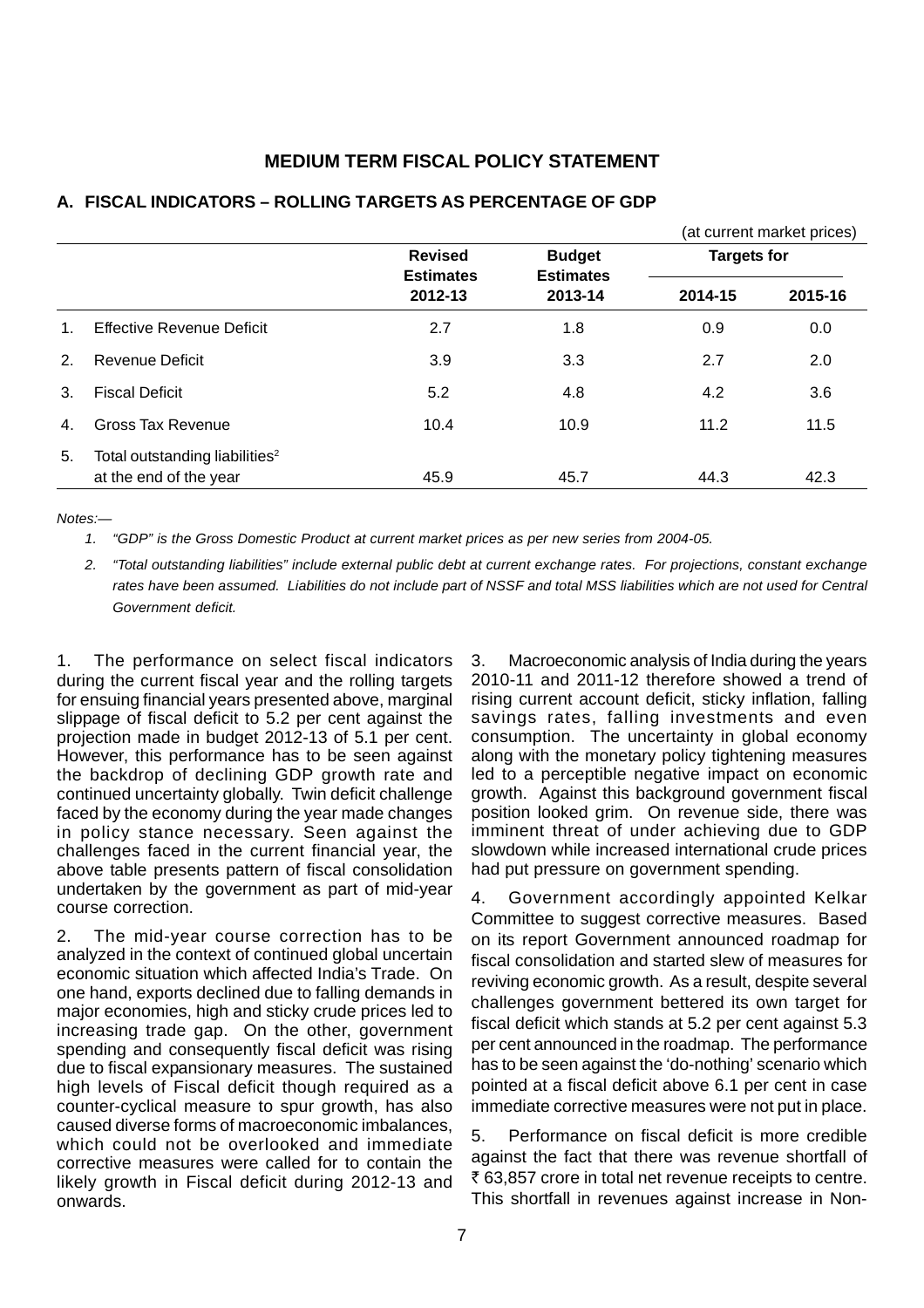plan expenditure of  $\bar{z}31738$  crore due to rise in subsidies resulted in widening gap in the government fiscals. The revenue deficit therefore increased from 3.4 per cent in BE 2012-13 to 3.9 per cent in RE 2012-13. However, with better fiscal management and control on expenditure government ended the year, 2012-13 with fiscal deficit of 5.2 per cent of GDP, which is 0.1 per cent lower than announced in mid-year review.

6. Fiscal management has to be analyzed in the context of falling resources of the government. Due to declining exports and lower industrial growth taxes on both direct and indirect side were showing slippage from the budgeted target. Net shortfall of  $\bar{\tau}$ 28,956 crore on taxes to centre was result of overall slowdown in economy. Similarly, on account of Non-tax revenue there was a shortfall of  $\bar{z}34.901$  crore, due to poor response of 2G spectrum sale.

7. However, government undertook drive to mop up resources, especially on the Non-debt capital receipts from Disinvestment. Committee of secretaries in Ministry of Finance co-ordinated on regular basis to ensure that targets on disinvestment was achieved. It helped in not only mobilizing resources for government but also as positive impetus for enthusing market. With active role, it was ensured that government receipts are as close to budgeted estimates as possible. As a result disinvestment was revised to  $\overline{z}24,000$  crore in RE 2012-13 against BE target of  $\overline{\mathfrak{3}0,000}$  crore.

8. At the same time, government undertook the task of limiting spending, in keeping with the emerging view of containing government spending and providing enough space for private investment and easing of monetary policy. Total expenditure of the government was reduced to  $\text{\textsterling}14,30.825$  crore in RE 2012-13 from ₹14,90,925 crore in BE 2012-13. This reduction has to be seen against the backdrop of major subsidies expenditure which increased from  $\bar{c}$ 1,79,554 crore in BE 2012-13 to ₹2,47,854 crore in RE 2012-13. However, on other Non-plan expenditure there was reduction including interest payments which was reduced from ₹3,19,759 crore in BE 2012-13 to ₹3,16,674 crore in RE 2012-13.

9. On financing side, market borrowing from dated securities was reduced by ₹12,000 crore, by cancelling last weekly borrowing of financial year 2012-13. This was a significant step in conveying government intent to manage the fiscal situation and was viewed by the market positively. With prudent fiscal management government bettered on the deficit projections, thereby giving scope for cut in market borrowing. This cut in market borrowing has to be seen in the backdrop of declining external borrowings. Net external borrowing was revised to  $\overline{z}$ 2,214 crore in RE 2012-13 against ₹10,148 crore in BE 2012-13. Borrowings from short term Treasury Bills was increased from ₹9,000 crore in BE to ₹29,000 crore in RE 2012-13.

#### **Fiscal Outlook for 2013-14 to 2015-16.**

10. Government undertook path of fiscal consolidation with mid-year course correction in 2012-13. Fiscal policy 2013-14 has been designed to meet the macro-economic challenges faced by India in an uncertain international economic situation. By bringing back the focus on fiscal consolidation process, government has undertaken measures to reduce the fiscal deficit from 5.2 per cent of GDP in RE 2012-13 to 4.8 per cent of GDP in BE 2013-14. This reduction in fiscal deficit by 0.4 percentage point is largely revenue driven. While expenditure is retained at the same level of 14.6 per cent of GDP in BE 2013-14, increase in tax revenue and non-tax revenue is of the order of 0.4 per cent and 0.2 per cent of GDP respectively.

11. Revenue deficit has been estimated at 3.3 per cent of GDP in BE 2013-14. The revenue deficit is marginally lower than BE 2012-13 level of 3.4 per cent. However, it is substantially lower than the RE 2012-13 at 3.9 per cent. Slew of policy measures taken to tackle the increasing subsidy bills, especially decision to progressively increase diesel prices to link it to market prices will be yielding results progressively. It is expected that with better expenditure management the revenue deficit will be reduced to 2.7 per cent and 2.0 per cent in financial year 2014-15 and 2015-16 respectively.

12. As a significant proportion of revenue expenditure is being provided as grants for creation of capital assets, it would be pertinent to look at the effective revenue deficit of the government. The effective revenue deficit, after factoring in the above mentioned grant component in the revenue account, is estimated at 1.8 per cent of GDP in BE 2013-14. It is further projected to decline to 0.9 per cent in 2014-15 and 0.0 per cent in 2015-16. It is this component of imbalance in revenue account which needs to be addressed in right earnest - through expenditure management and revenue augmentation.

13. Total liabilities of the government, as a percentage of GDP, will also see a decline continuing with the trend in the recent past. At end of 2012-13, a total liability of the Government is estimated at 45.9 per cent of GDP which will reduce to 45.7 per cent by the end of 2013-14. Continuing the declining trend it is likely to reduce to 44.3 per cent in 2014-15 and 42.3 per cent in 2015-16. A progressive reduction in debt-GDP ratio of the Government will ease the interest burden and allow more space for the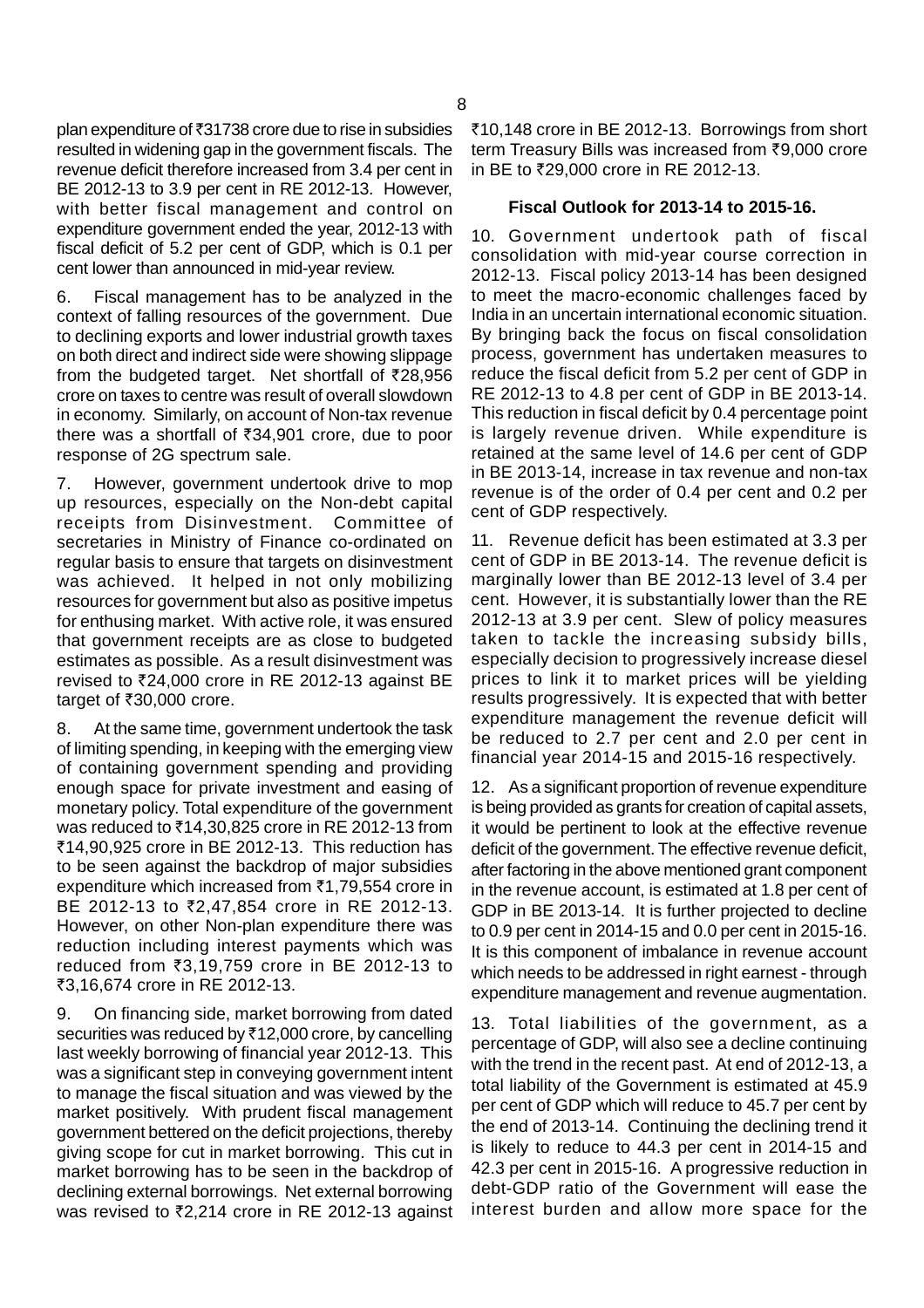government to spend particularly on infrastructure development without taking recourse to additional borrowings

14. Gross tax revenue is estimated to increase from 10.4 per cent of GDP in RE 2012-13 to 10.9 per cent in BE 2013-14 (reflecting growth of 19.1 per cent over RE 2012-13), which is however still lower than peak of 11.9 per cent of GDP achieved during 2007-08. With economy reverting back to the path of trend growth rate, it would be possible to get back to the achieved level of tax to GDP ratio. In the medium term targets, gross tax collection as percentage of GDP is projected at 11.2 per cent in 2014-15 and 11.5 per cent in 2015-16.

15. The fiscal consolidation roadmap enumerated in this Statement, is designed with a conscious effort to bring down total expenditure of the government as percentage of GDP to the pre-crisis level i.e. of 2007-08. Including issuance of securities in lieu of subsidies and securities issued to nationalized banks, total expenditure of the government during 2007-08 was 15.9 per cent of GDP. This went up to 17.3 per cent in 2008-09 (inclusive of securities issued in lieu of subsidies) and has declined to 15.4 per cent in RE 2010-11. With re-prioritization of expenditure towards developmental side and curtailing the growth in non-developmental expenditure, the total expenditure is estimated to be brought down to 14.7 per cent of GDP in BE 2013-14. In the medium term projection, it is estimated to further decline to 13.7 per cent of GDP in 2014-15 and 13.1 per cent in 2015-16.

# **B. ASSUMPTIONS UNDERLYING THE**

# **FISCAL INDICTORS**

**1. Revenue receipts.**

# *(a) Tax-Revenue*

16. Tax revenues as a percentage of GDP, riding on high economic growth and aided by rich menu of tax reform measures, reached its peak by 2007-08 and touched a level of 11.9 per cent . Average annual tax growth rate during the five year period in 2003-08 was 21.3 per cent , where annual tax growth was highest at 28.9 per cent in 2006-07. These reforms were mainly driven by direct tax whose average annual growth rate during this period was about 28 per cent. The buoyancy of tax revenue with respect to GDP was almost 1.5 per cent during this period.

17. This trend of high tax growth was moderated due to global economic crisis and the tax-GDP ratio slid to 10.8 per cent in 2008-09 and further to 9.7 per cent in 2009-10. With the initial signs of economic recovery and partial roll back of stimulus measures in 2010-11,

the tax-GDP ratio increased to 10.2 per cent, with tax revenues witnessing a high growth rate of 27 per cent. Since the stimulus measures were mainly on indirect tax side, the partial roll back caused a high growth of 40.7 per cent in indirect taxes in 2010-11 over 2009-10 actuals.

18. The signs of economic recovery, however, moderated in 2011-12, particularly in the second half, with the economy witnessing 6.2 per cent growth during 2011-12. While the tax growth in the first half of 2011-12 was 14 per cent, the tax growth in second half was only 11 per cent leading to total tax growth of 12.1 per cent for the full year in 2011-12. The tax to GDP ratio in 2011-12 fell to 9.1 per cent, with the major impact coming from direct taxes. The direct tax-GDP ratio fell from 5.7 per cent in 2010-11 to 5.5 per cent in 2011-12, while the indirect tax remained at 4.4 per cent of GDP. Amongst direct taxes, the shortfall mainly came from Corporation Tax which grew only by 8 per cent in 2011-12 as compared to 22 per cent in 2010-11. On the contrary, personal income tax grew at 18 per cent in 2011-12 as compared to 13 per cent in 2010-11. Amongst indirect taxes, while Customs and Excise Duties were impacted by less than expected economic growth, Service Tax grew at 37 per cent overall during 2011-12. Gross Tax Revenues fell short by around  $743,000$  crore as compared to the Budget Estimates in 2011-12.

19. During the current year, due to high level of inflation persistent in the first half alongwith lower than expected economic growth, tax revenues maintained lower than required growth rate in the first half. However, taxes have shown signs of recovery consistently during the course of the year. Based on the trend and the possible revenue enhancement during the remaining part of the year, Revised Estimates of tax revenues have been fixed at  $\bar{z}39,575$ crore lower than the Budget Estimates. Most of this shortfall comes from indirect taxes, Customs and Union Excise Duties in particular. Although Service Tax is expected to perform better than budgeted, the excess on this account would only partially meet the shortfall on other indirect taxes. During 2012-13, the anticipated tax growth is 16.7 per cent over 2011-12 actuals and the tax to GDP ratio is expected to reach 10.4 per cent, marginally higher than 2010-11 levels.

20. Projections for 2013-14 have been made keeping into account a realistic economic recovery and set of tax measures announced in the budget for 2013-14.

#### **Details of Tax Measures**

21. With these measures tax revenues in BE 2012-13 are expected to grow at 19.1 per cent. The tax to GDP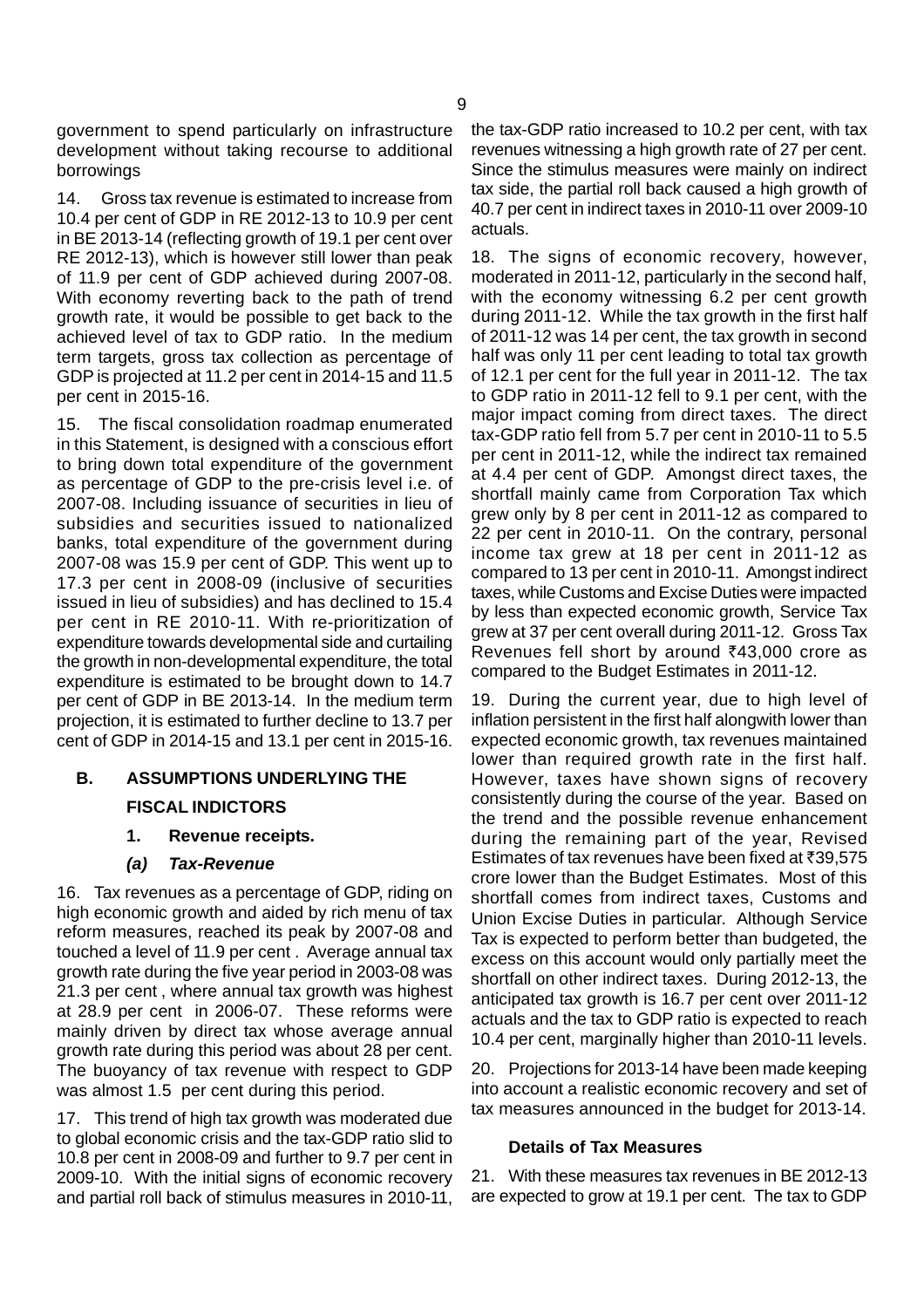ratio estimated in the Budget for 2013-14 is 10.9 per cent. Budget Estimates for 2013-14 assumes a normal tax growth of 17 per cent over RE 2012-13 and remaining tax growth emanating from additional resource mobilization measures.

22. Tax reforms and tax efforts are the most critical elements for the overall process of fiscal consolidation. Without a robust and ambitious tax growth it is not possible to achieve the fiscal roadmap which the Government has embarked upon. While the tax projections need to be realistic, at the same time they need to be ambitious to enable Government in achieving the fiscal roadmap without resorting to more than required expenditure compression. Overall, while tax should increase as percentage of GDP, expenditure should progressively reduce as percentage of GDP till the fiscal consolidation goals are fully met. While the ultimate objective should be to bring back the tax to GDP ratio to the pre-crisis levels, it should be kept in mind that this will happen only gradually over the period of fiscal consolidation. As the tax to GDP ratio increases, further improvements would be more gradual and difficult to achieve. The outlook for tax revenues for the years 2014-15 and 2015-16 have been designed keeping this in mind. As shown in table above the tax to GDP ratio is projected to reach 11.2 per cent in 2014-15 and 11.5 per cent in 2015-16. This would mean an average buoyancy of 1.23 per cent which is realistic but an ambitious target. This will require an average tax growth of 17.5 per cent which would be possible through a combination of better tax effort and certain ARM measures.

# *(b) Devolution to States*

23. The states' share in the net proceeds of Union Tax is based on the recommendations of  $13<sup>th</sup>$  Finance Commission which has recommended 32 per cent of net proceeds be devolved to states as their share. The projections period crosses the time horizon of 13<sup>th</sup> Finance Commission and spills over to the first year of the award period of the newly constituted 14<sup>th</sup> Finance Commission. It has been assumed that States' share will remain constant over the projection period despite this change as there is no better basis for assumption available. The fiscal plan outlined in this document will have to be redesigned if the  $14<sup>th</sup>$ Finance Commission changes the State share.

# *(c) Non Tax Revenues*

24. Non Tax Revenues of the Centre mainly comprises of interest and dividend receipts of the Government, receipts from the services provided by Central Ministries and Departments like supply of central police force to various agencies, issue of passport and visa, registration of companies, patents and license fees, royalty from off-shore oil fields, profit petroleum and various receipts from telecom sector. During the current year  $\text{\texttt{40,000}}$  crore was budgeted from auction of Broadband Wireless Access spectrum and other one-time receipts of telecom sector, which only partially materialized. However, this has been offset by higher receipts on account of dividend and profits to some extent. Other Non-Tax Revenues also have shown moderate increase as compared to Budget Estimates. Overall the non-tax receipts are projected to be 1.3 per cent of GDP in 2012-13.

25. The Budget Estimates for 2013-14 have been prepared keeping in mind telecom auctions schedule in March, 2013 for which it is expected that the amounts will be credited in the initial days of 2013-14. Interest receipts of Government that are from Railways, State Governments and loans extended by central ministries and departments mainly to Central PSUs. Interest receipts from States will be declining overall as net lending from states has considerably reduced after disintermediation as per the recommendations of 12<sup>th</sup> Finance Commission. Dividends receipts of the Centre may be split into two parts, one from RBI and banks and the other is from various PSUs. While dividends from PSUs should grow as their profit grows, they would be moderate due to disinvestment of Government stake in PSUs. On the contrary, since the Government would be infusing equity into banks to meet the CRAR requirement of BASEL III, the dividend from banks would increase relatively faster due to the coupled effect of increase in profit and increase in GOI stake in public sector banks. With these assumptions in 2012-13 the non tax revenues of the Centre are estimated at 1.3 per cent of GDP.

26. Mostly following the assumptions above, the outlook for non-tax revenues for 2014-15 and 2015-16 have been put in place. Certain one-time receipts budgeted in 2013-14 will not be available in 2014-15 and 2015-16. With regard to dividends from PSUs, the policy of the Government would be to enable them in investing their retained earnings in their capital projects. However, in the absence of any concrete capital investment plan PSUs should pay their cash surpluses as dividend to Government and other share holders. From telecom sector it has been assumed that renewal of licenses issued for 20 years earlier will come up for renewal during the projection period. It is also expected that regular exercises of revising user charges based on cost of service delivery will be undertaken.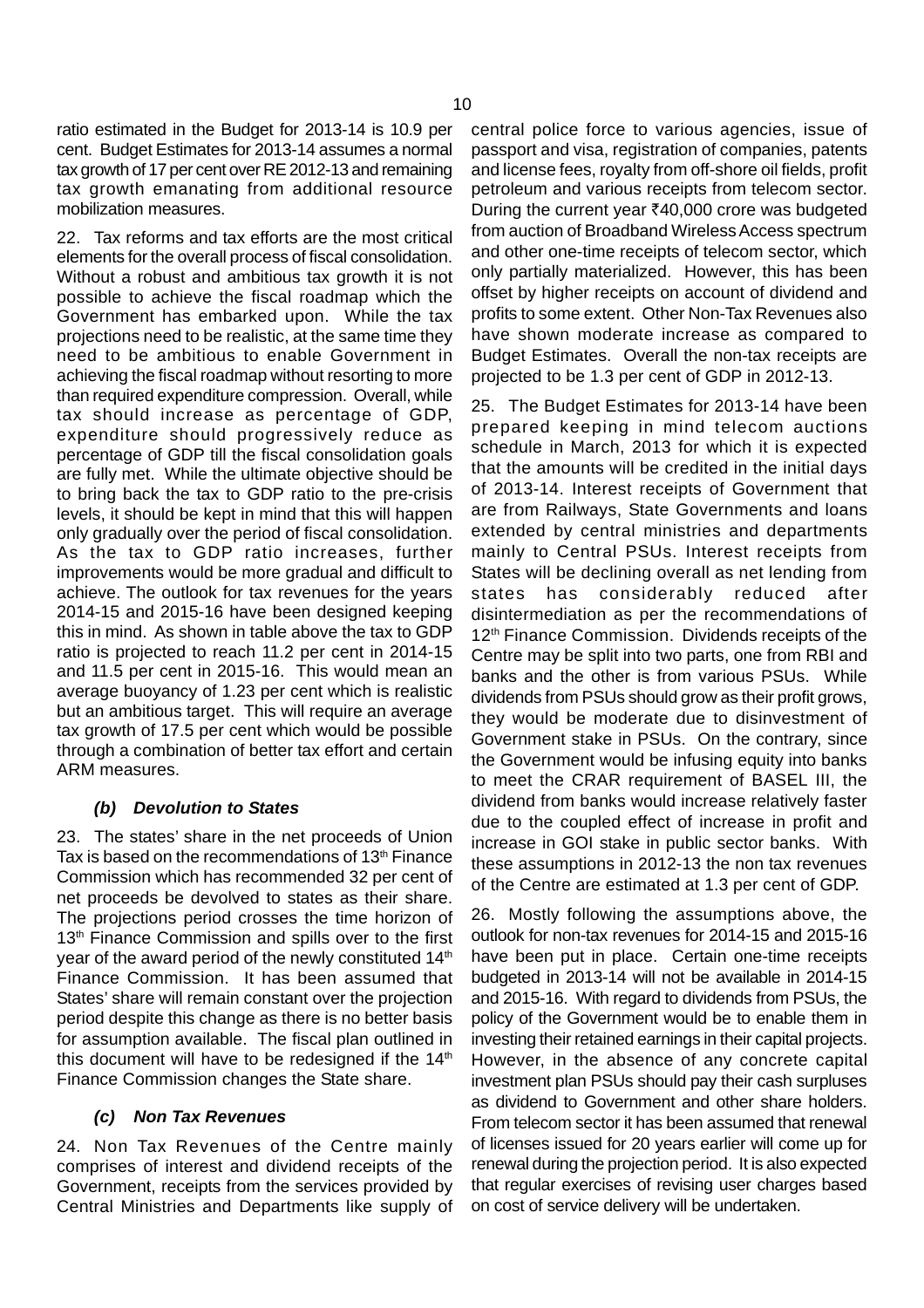Based on the assumptions, the non-tax revenue for 2014-15 and 2015-16 have been projected at 1.2 per cent and 1.1 per cent of GDP respectively.

### **2. Capital receipts**

### *(a) Recovery of loans and advances*

27. Net recovery of loans from the States have declined during the 12<sup>th</sup> FC award period on account of gradual disintermediation by Central Government and the debt consolidation and debt waiver scheme. Since further loans are not given to State governments, this receipt will decline over years as old loans get liquidated. The repayment of loans from Central PSEs is also impacted on account of defaults from PSEs that are either sick or under revival through BIFR. The waiver of interest or write off of loans of sick PSUs has reduced the potential future receipts. Recovery of loans and advances was estimated at  $\overline{5}11.650$  crore in B.E.2012-13. However, it was revised upward to  $\overline{514,073}$  crore in RE 2012-13. In BE 2013-14 it is estimated at  $\bar{z}$ 10,654 crore. For 2014-15 and 2015-16, this component of receipt is estimated to be flat at  $\overline{510,000}$  crore as the government would not encourage net lending (accept for back to back arrangement made for external loans to States).

## *(b) Other non-debt capital receipts*

28. Disinvestments in Government PSUs are main source of receipts under this head. In last two years government had created National Investment Fund (NIF) as interim measure to account for the proceeds from disinvestment within Consolidated Fund (CFI) separately and deploy the same towards creation of assets within the plan outlay. However, this year government has decided to create a separate fund, NIF under Public Account, with the intent that proceeds from disinvestment will only be deployed for specific authorized purposes. With this major step forward, the proceeds will not be available to fund regular government spending.

29. As against BE 2012-13 target of  $\overline{30,000}$  crore in RE 2012-13 has been fixed at  $\bar{\tau}$ 24,000 crore. This shortfall should be seen against adverse market conditions and at one point it appeared that there will be major shortfall. However, active stance of government not only helped in realization of receipts under this account but also helped in revival of the market. In BE 2013-14, it is estimated that an amount of ₹40,000 crore will accrue under NIF from disinvestment. Additionally, `14000 crore is expected from disinvestment of residual government share in non-government companies. Further,  $\bar{\zeta}$ 1,814 crore is expected to accrue from the disbanded asset management company, with above mentioned change in NIF. Therefore, an amount of  $\overline{55,814}$  crore is budgeted with  $\text{\texttt{40,000}}$  crore under NIF and  $\text{\texttt{415,814}}$ 

crore under regular receipts. Over the medium term frame work, nominal amount of  $\bar{\tau}$  20,000 crore and ₹15,000 crore has been taken for the years 2014-15 and 2015-16 respectively.

#### *(c ) Borrowings – Public Debt and other Liabilities*

30. Of the overall Central Government debt and liabilities, about 92 per cent is domestic debt and only 8 per cent is external debt. In 2012-13, net market borrowings at  $\bar{\tau}$  4,79,000 crore were budgeted to finance 93.3 per cent of gross fiscal deficit during 2012-13. Other sources of financing such as external assistance, state provident funds and National Small Savings Fund (NSSF) were budgeted to finance the remaining 6.7 per cent of GFD. As a result of lower realization than budgeted from external debt and small savings, and also to meet revised fiscal deficit target of 5.2 per cent, the net borrowing from auction treasury bills (ATBs) was increased by  $\bar{\tau}$  20,000 crore viz. from BE 2012-13 of ₹9,000 crore to ₹ 29,000 crore. However, better fiscal management resulted in reduction of market borrowings for the year by  $\overline{5}12,000$ crore to  $\overline{54,67,000}$  crore for fiscal year 2012-13. Borrowings programme for the year was completed smoothly in line with pre-announced calender for borrowings. The weighted average yield of primary issuance of dated securities during 2012-13 was lower at 8.36 per cent as compared with 8.52 per cent in the previous year while weighted average maturity increased to 13.50 years as from 12.66 years in the previous year.

31. Pursuing with Government's commitment to carry on with the fiscal consolidation measures, the fiscal deficit for 2013-14 is budgeted to decline to 4.8 per cent of GDP. Total borrowings requirement for 2013-14 has been budgeted at  $\bar{\tau}$  5,42,499 crore or 4.8 per cent of GDP. Net market borrowings of  $\bar{\tau}$ 4,84,000 crore has been budgeted to finance nearly 89 per cent of fiscal deficit. In absolute terms, net borrowing is increasing by 3.6 per cent over the previous year. In terms of GDP, however, they are budgeted to decline to 4.3 per cent as compared with 4.7 per cent in the previous year. Borrowings under other sources of financing are budgeted to remain relatively insignificant during 2013-14. A large share of market borrowings is subscribed by the commercial banks, which maintains investment in government securities at around 30 per cent of their aggregate deposits.

32. As year on year growth in aggregate deposits of banks at 13.1 per cent (as on January 25, 2013) much higher than the growth of 3.6 per cent in estimated market borrowings, it is expected that the budgeted market borrowings for 2013-14 will not put any pressure on the markets and ample resources will be available for private investment. Total liabilities of the Government, as a percentage of GDP, will also see a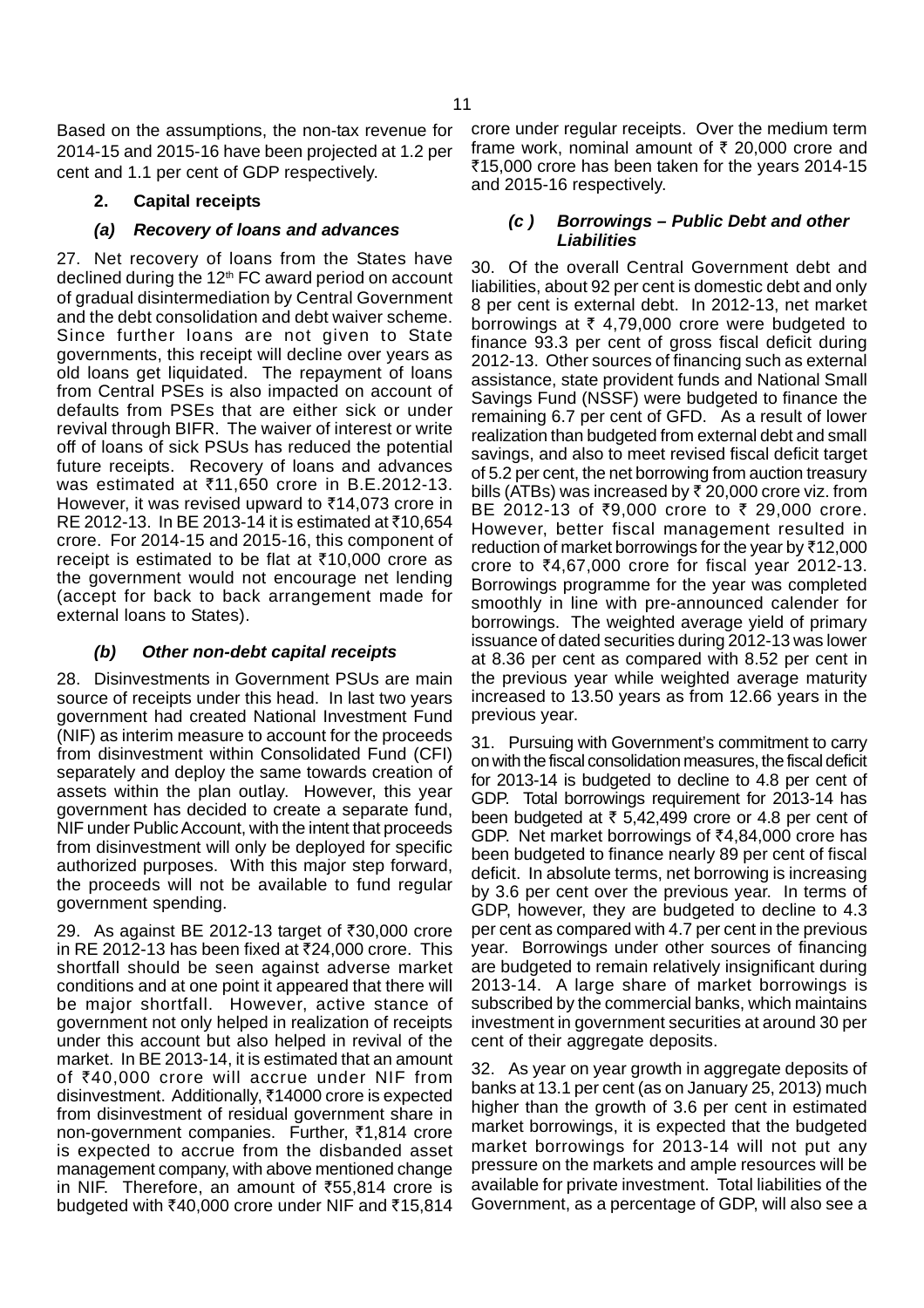decline continuing with the trend in the recent past. At end of 2012-13, a total liability of the Government is estimated at 45.9 per cent of GDP which will reduce to 45.7 per cent by the end of 2013-14. Continuing the declining trend it is likely to reduce to 44.3 per cent in 2014-15 and 42.3 per cent in 2015-16. A progressive reduction in debt-GDP ratio of the Government will ease the interest burden and allow more space for the government to spend particularly on infrastructure development without taking recourse to additional borrowings.

33. Gross fiscal deficit is projected to decline progressively to 4.8 per cent of GDP in 2013-14. The MTFP statement projects a further decline in GFD to 4.2 per cent by 2014-15 and to 3.6 per cent by 2015-16. Assuming market borrowings financing at about 90 per cent of the GFD, the net market borrowings are likely to decline significantly in next three years to 4.3 per cent of GDP in 2013-14, 3.8 per cent in 2014-15 and 3.2 per cent in 2015-16. With contraction of government deficit there will be more room for private investment and capital inflows. This will also ease inflationary pressure providing comfort to RBI for easing monetary policy.

- **3. Total Expenditure**
- **(A) Revenue account.**
- **(i) Plan Revenue Expenditure.**

34. The Plan Revenue Expenditure of the Government remained at an average level of 4.2 per cent of GDP during the 11<sup>th</sup> Plan Period. However, due to the stimulus measures undertaken to counter global slowdown of Indian economy, the overall Plan Expenditure during the  $12<sup>th</sup>$  Plan Period was at 4.6 per cent of GDP.

35. To meet the twin objective of sustained economic growth and fiscal consolidation, it is very essential to keep the Plan Expenditure at optimal levels. During 2008-09 the Government could resort to fiscal expansion only because it was riding on a lower fiscal deficit base and could afford any increase in its deficit. This kind of a policy cannot be followed again until the fiscal deficit is brought down to acceptable level. While the effort should be to reduce the unproductive expenditure of the government, the Plan Expenditure has to remain within the affordable levels, at least till the process of fiscal consolidation is over.

36. During 2012-13, the Plan Expenditure was rationalised by 0.9 per cent of GDP and the Revised Estimates of 2012-13 for Plan Expenditure stands at 4.3 per cent of GDP. The Plan Expenditure for 2013-14 has been estimated to grow by 6.6 per cent over 2012-13 BE which works out to 29.4 per cent over 2012-13 RE. The Plan Expenditure has been projected during the projections period keeping in view the fiscal targets and the available resources.

### **(ii) Non Plan Revenue Expenditure**

37. Non Plan Revenue Expenditure of government mainly consists of its establishment expenditure, interest payments, defence expenditure, subsidies, statutory grants to States and other residual items. The Non Plan Revenue Expenditure jumped from 8.4 per cent of GDP in 2007-08 to 10.2 per cent of GDP in 2009-10 mainly due to implementation of Sixth Pay Commission's recommendations. Since then it has come down to 8.7 per cent in 2013-14 BE due to various expenditure reform measures undertaken by the Government. Non Plan Revenue Expenditure is estimated to be ₹9.17 lakh crore in RE 2012-13 and `9.93 lakh crore in BE 2013-14. Various components of Non Plan Revenue Expenditure are detailed below.

### *(a) Interest Payments*

38. Due to fiscal expansion undertaken by the Government, interest payments increased sharply post global economic crisis. As a percentage of net tax revenue of the Centre, interest payments jumped from 38.9 per cent in 2007-08 to 43.4 per cent in 2008-09 and further to 46.7 per cent in 2009-10. In the current year the interest payment would be at 42.7 per cent of net tax to Centre. The factors that have impacted interest payment during the recent period are the increased debt stock due to stimulus measures alongwith the fiscal slippage during 2011-12 and relatively tougher interest rate regime that has been in existence for quite some time now.

39. With the government deficit coming down and government's efforts to control inflation, it is expected that interest rates would be falling in the years to come. Deficit reduction and fall in interest rates would create positive space for the private sector to raise resources at lower cost.

# *(b) Defence Services*

40. Defence Expenditure on the revenue account mainly comprises of salary expenditure of defence forces and their operational expenses. Defence Revenue Expenditure is estimated at  $\bar{c}1.09$  lakh crore in RE 2012-13 and ₹1.17 lakh crore in BE 2013-14. During the projection period Defence Revenue Expenditure is projected to grow at 7 per cent.

# *(c) Pensions*

41. The expenditure on pension payments of the Central Government includes both defence as well as civil pensions. Pension payment, in nominal terms is estimated at  $\text{\textdegree{63,836}}$  crore in RE 2012-13 and ₹70,726 crore in BE 2013-14. The pension payment of Central Government for the past few years has been growing faster than the salary expenditure. The main reason for this is that there is an increase in number of pensioners due to higher retirements and increased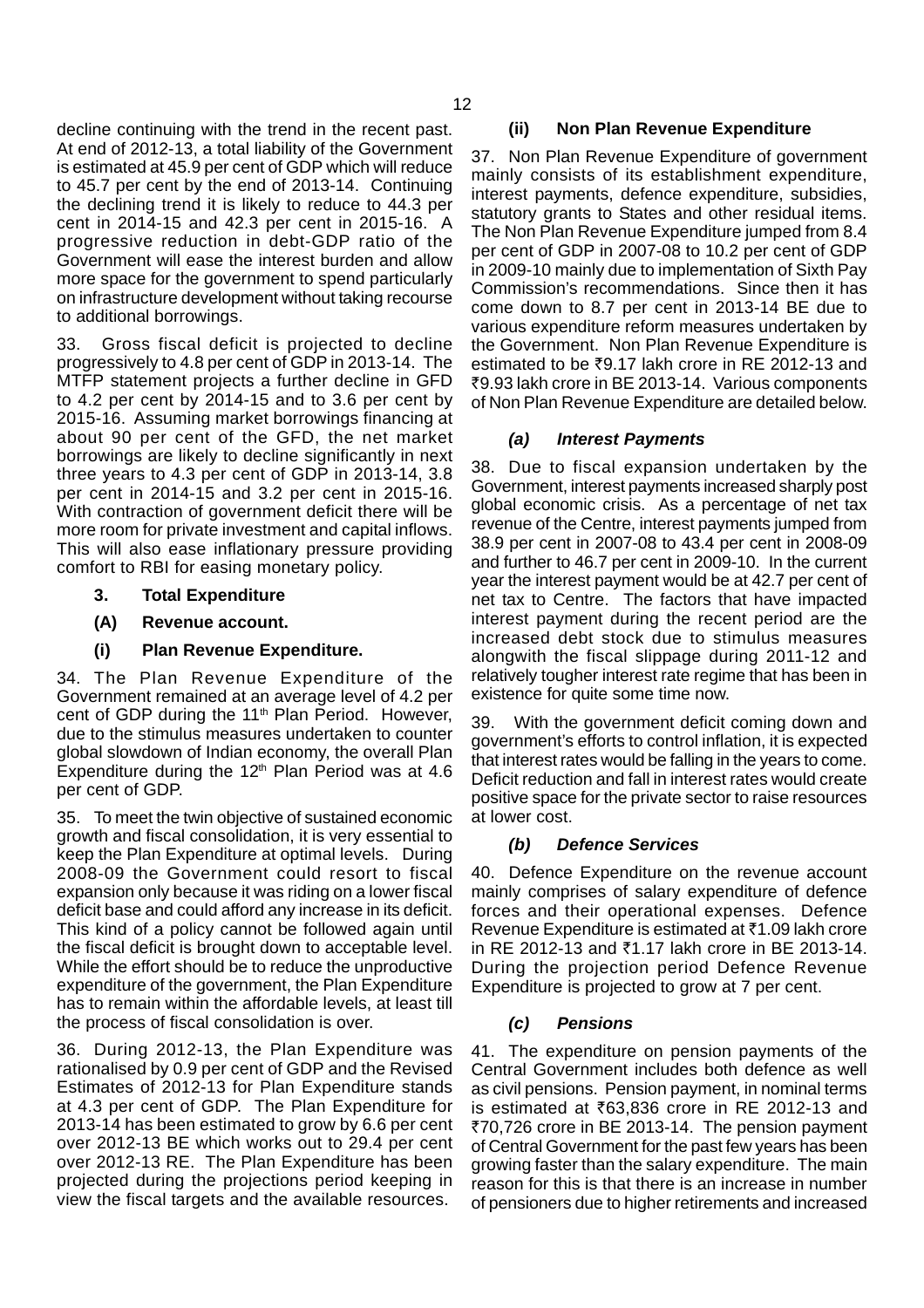life expectancy. Accordingly, keeping past trend in view the Pension Expenditure of the Government has been projected to grow at 10 per cent.

# *(d) Non Plan Grants to States*

42. Non Plan Grants to States mainly comprises of the grants recommended by the Finance Commission. In RE 2012-13 the Non Plan Grants are estimated at ₹57,901 crore and in BE 2013-14 at ₹76,981 crore. BE 2013-14 also includes the compensation for loss of CST to States which is critical for an agreement between Centre and States towards finalization of GST. The projection for 2014-15 has been done keeping the recommendations of 13th Finance Commission in view and the fact that CST compensation would continue in 2014-15 as well.

43. Non Plan Grants in 2015-16 have been marginally increased over 2014-15 as recommendations of  $14<sup>th</sup>$ Finance Commission will come into force. Normally most of the grants recommended by Finance Commission are recommended to flow from second year of the award period to ensure a convenient preparatory period for the State Governments. Based on these assumptions Non Plan Grants have been projected at 0.7 per cent of GDP in 2014-15 and 0.6 per cent of GDP in 2015-16.

# *(e) Major Subsidies*

44. Major subsidies in the Revised Estimates for 2012-13 have increased to  $\overline{z}2,47,854$  crore as compared to the Budget Estimates for 2012-13 of ₹1,79,554 crore. The major part of increase has come from petroleum subsidies that went up from  $\overline{5}43.580$ crore in BE 2012-13 to ₹96,880 crore in RE 2013-14. Major subsidies are budgeted at  $\bar{\zeta}2,20,972$  crore in BE 2013-14. Total subsidies are at 2.6 per cent of GDP in RE 2012-13 and are budgeted to be at 2 per cent of GDP in 2013-14.

45. Major subsidies are extremely critical from the viewpoint of fiscal consolidation and are the most important factor in determining the success of Government in meeting its fiscal targets. The effort of Government would be to address this issue with a too pronged strategy. Firstly, the Government will have to align the pricing policy for subsidized goods to ensure that the total subsidies remain within the affordable levels. Secondly, it is extremely essential to ensure that proper systems are put in place for better targeting of subsidies provided by Government.

46. To improve targeting of subsidies, Government has embarked upon an ambitious programme to directly transfer government benefits into Aadhar linked bank accounts of beneficiaries using the UID platform. Although, currently the scheme is at a pilot stage covering limited schemes in limited districts, once the pilot is found to be satisfactory, the system can be expanded nationwide to various transfer of all benefits. Since the system is based on the UID platform to begin with, it will ensure that transfers to duplicate beneficiaries and non-existent beneficiaries will not be there even from day-one. Even the issue of eligibility can be much easily tackled in due course.

47. On the pricing issue, especially on petroleum, side the most important commodity which poses the greatest risk to the fiscal consolidation process is diesel. The basic problem with diesel pricing that the Government has been facing is that any delay in price correction makes further required price corrections steeper and hence even more difficult. This triggers a vicious cycle of high subsidy and rigidity in the administered prices. To resolve this issue, after effecting a substantial price hike of  $\overline{5}5$  per litre, the Government has allowed Oil Marketing Companies to apply a 'small' price corrections on a frequent basis. This approach will ensure that the consumer will not feel the pinch of upward revisions as revisions will be small and at the same time it will help the Government move towards eventual decontrol. It will also ensure that the impact of diesel price increase on inflation is minimised. If there are no international shocks in the oil sector, it is expected that in a year or two the Government will be able to decontrol diesel fully.

48. On fertilizers, Nutrient Based Subsidy regime has been working well in the P&K sector. What is now urgently required are certain pricing reforms in the urea sector with an immediate price correction for urea. This is not only essential from viewpoint of the size of the subsidy bill but also from the viewpoint of balanced use of N,P&K nutrients. Over long term, Government will be working towards increase in indigenous production of fertilizers which will help reducing dependence on imports and make prices much more stable.

49. The food subsidy regime, in the coming years, will have to undergo a massive overhaul with introduction of Food Security Act. Alongwith the legislation coming into force, Government will have to focus on strengthening of public distribution systems, better tracking of delivery chain, reduction in administrative costs of FCI and other entities involved and other related reforms.

50. As already explained without focused subsidy reforms, the process of fiscal consolidation will be next to impossible. The expenditure of Government on major subsidies is expected to come down from 2 per cent of GDP in 2013-14 BE to 1.8 per cent of GDP in 2014-15 and 1.6 per cent of GDP in 2015-16.